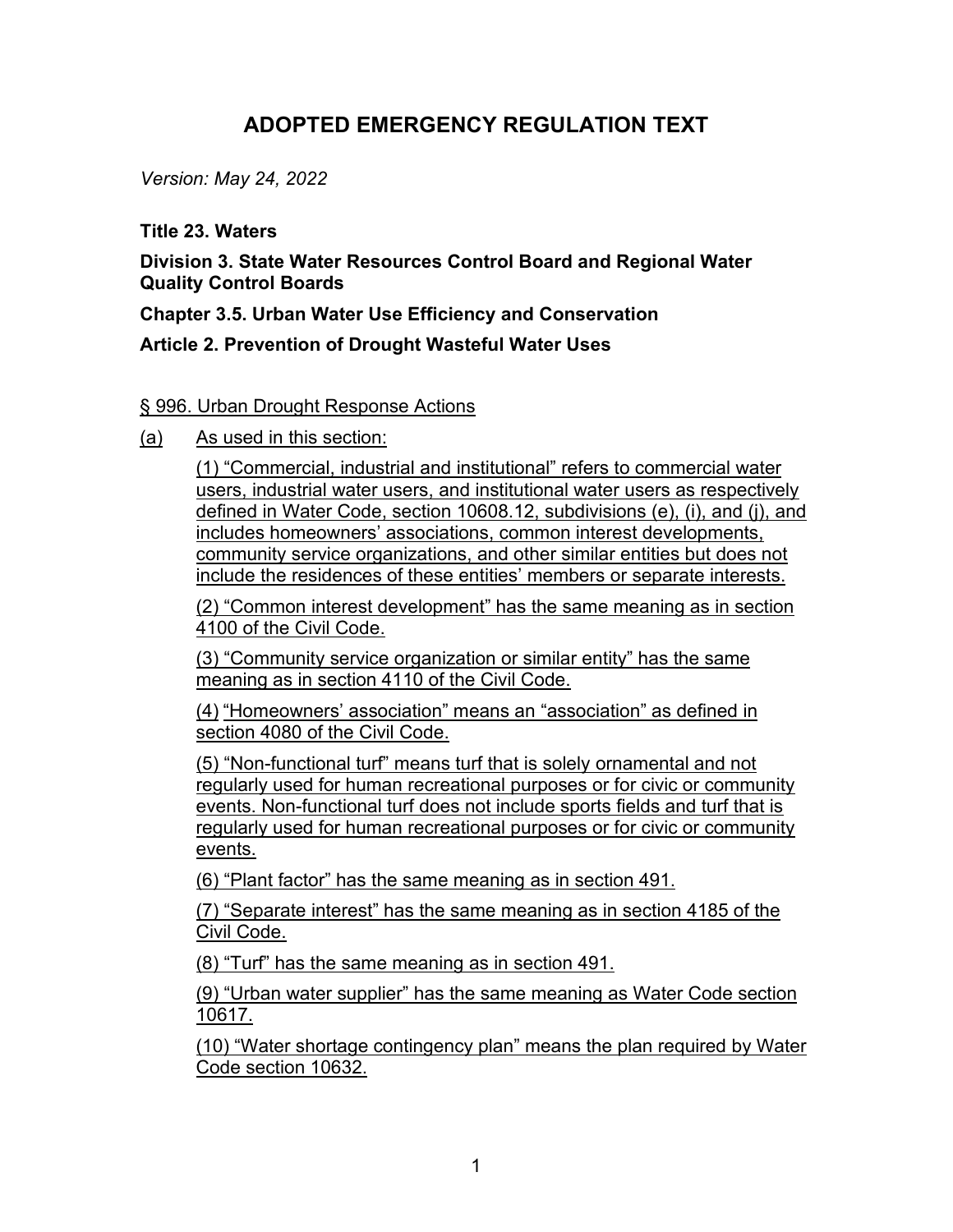- (b) Each urban water supplier shall submit to the Department of Water Resources a preliminary annual water supply and demand assessment consistent with section 10632.1 of the Water Code no later than June 1, 2022, and submit a final annual water supply and demand assessment to the Department of Water Resources no later than the deadline set by section 10632.1 of the Water Code.
- (c) (1) Each urban water supplier that has submitted a water shortage contingency plan to the Department of Water Resources shall implement by June 10, 2022, at a minimum, all demand reduction actions identified in the supplier's water shortage contingency plan adopted under Water Code 10632 for a shortage level of ten (10) to twenty (20) percent (Level 2).

(2) Notwithstanding subdivision (c)(1), urban water suppliers shall not be required to implement new residential connection moratoria pursuant to this section.

(3) Notwithstanding subdivision (c)(1), an urban water supplier may implement the actions identified in subdivision (d) in lieu of implementing the demand reduction actions identified in the supplier's water shortage contingency plan adopted under Water Code section 10632 for a shortage level of ten (10) to twenty (20) percent (Level 2), provided the supplier meets all of the following:

(i) The supplier's annual water supply and demand assessment submitted to the Department of Water Resources demonstrates an ability to maintain reliable supply until September 30, 2023.

(ii) The supplier does not rely on, for any part of its supply, the Colorado River, State Water Project, or Central Valley Project, and no more than ten (10) percent of its supply comes from critically overdrafted groundwater basins as designated by the Department of Water Resources.

(iii) The supplier's average number of gallons of water used per person per day by residential customers for the year 2020 is below 55 gallons, as reported to the Board in the Electronic Annual Report.

(d) Each urban water supplier that has not submitted a water shortage contingency plan to the Department of Water Resources shall, by June 10, 2022, and continuing until the supplier has implemented all demand reduction actions identified in the supplier's water shortage contingency plan adopted under Water Code 10632 for a shortage level of ten to twenty percent (Level 2), implement at a minimum the following actions:

(1) Initiate a public information and outreach campaign for water conservation and promptly and effectively reach the supplier's customers, using efforts such as email, paper mail, bill inserts, customer app notifications, news articles, websites, community events, radio and television, billboards, and social media.